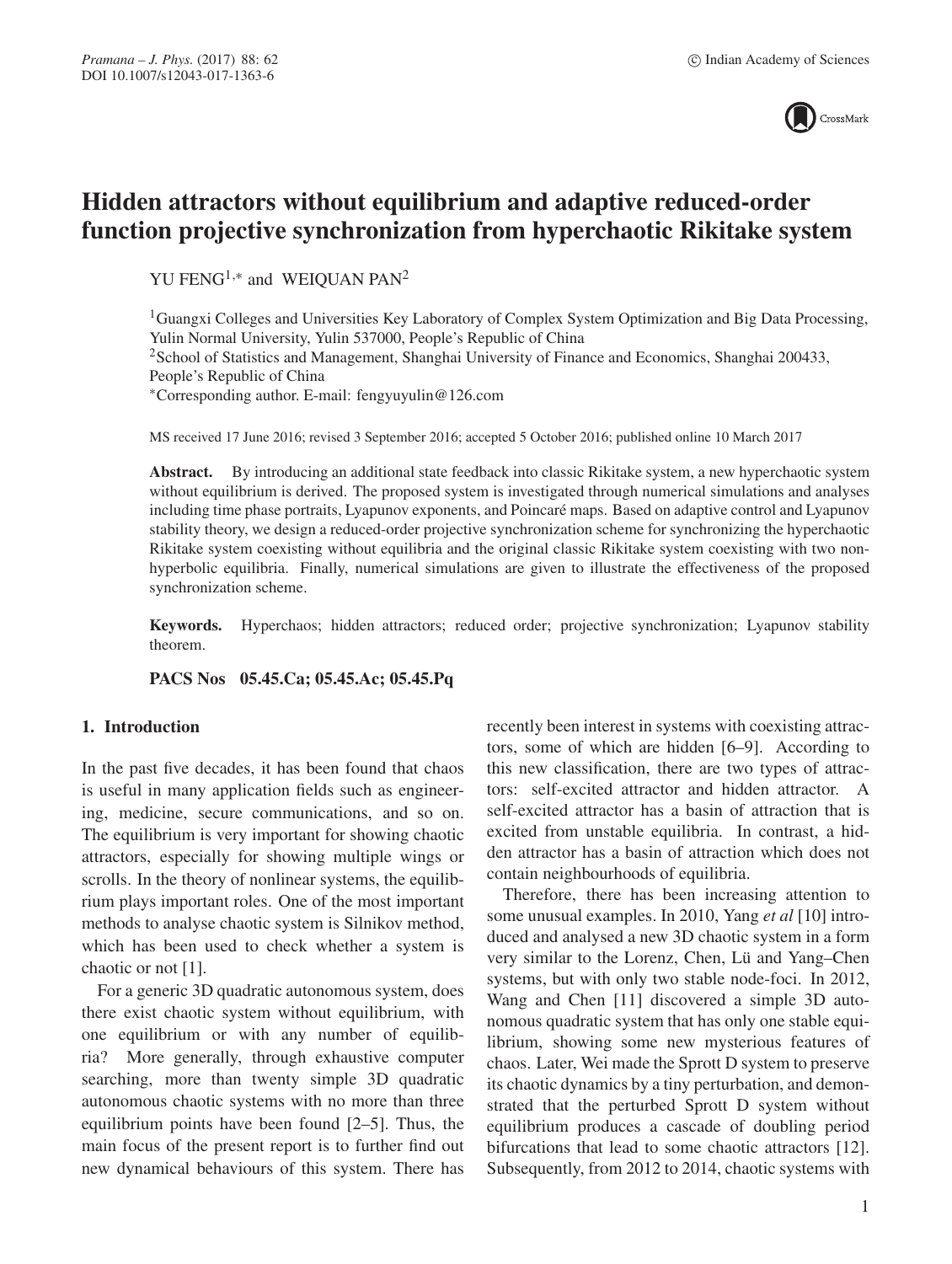stable equilibrium (equilibria) [13–16], no equilibrium [17–20], any number of equilibria [21] have been presented. From a computational point of view, these hidden attractors cannot be found easily by numerical methods. Furthermore, knowledge about equilibria does not help in the localization of hidden attractors [22–31].

In 2015, Feng and Wei [32] investigated the effect of delayed feedback on the generalized Sprott B system with hidden attractors and local Hopf bifurcation. In addition, Feng and Wei studied the adaptive switched generalized function projective synchronization between four-dimensional hyperchaotic diffusionless Lorenz equations and modified four-dimensional Lorenz– Stenflo system when the two system parameters are unknown [33]. Investigation on no-equilibrium hyperchaotic system with hidden attractors is an attractive topic [34]. Hyperchaos characterized by more than one positive Lyapunov exponent has attracted increasing attention from various scientific and engineering communities. Generating a hidden hyperchaotic attractor, in particular designing a hyperchaotic system purposefully from an originally chaotic system, will be an extension of three-dimensional hidden attractors. It has important theoretical and practical meanings to carry out this research further. To our knowledge, there are not many reports about the coexistence of a hyperchaotic attractor with another attractor in the 4D autonomous system without equilibrium [35,36].

On the other hand, chaos synchronization problems in many physical system have been developed by many methods and techniques over the last few decades, such as feedback approach, adaptive method and different kinds of synchronization, including some complete synchronizations: phase synchronization, lag synchronization, anticipatory synchronization, multiplexing synchronization etc. [37–39]. Nowadays, the complex synchronization phenomena of chaotic systems with different orders are more important. Therefore, understanding the local and the global behaviours and all applications of chaotic systems or hyperchaotic systems with hidden attractors is of great importance. Motivated by the above research, a new fourdimensional hyperchaotic system without equilibrium from the Rikitake system is proposed and analysed in this paper. We also will design asynchronization scheme to realize adaptive reduced-order function projective synchronization between the hyperchaotic Rikitake system coexisting without equilibrium and the 3D chaotic Rikitake system coexisting with two non-hyperbolic equilibria. Numerical simulations are presented to demonstrate the effectiveness of the proposed adaptive controllers.

## **2. The hyperchaotic Rikitake system without equilibrium**

Stimulated by the works of Leonov and Kuznetsov [9], we perform a systematic search for chaos in threedimensional autonomous systems with quadratic nonlinearities. A simple mechanical model used to study the reversal of the magnetic field of the Earth is due to Rikitake [40], and consists of two connected identical single Faraday-disk dynamos of the Bullard type. The dynamics of the coupled system are described by a set of three nonlinear autonomous first-order ordinary differential equations given by

$$
\begin{cases}\n\dot{x}_1 = -bx_1 + y_1z_1, \\
\dot{y}_1 = -by_1 + (z_1 - a)x_1, \\
\dot{z}_1 = 1 - x_1y_1,\n\end{cases}
$$
\n(2.1)

where  $a, b$  are real positive parameters. It is easy to know that model (2.1) has the following two fixed points:

$$
E_1(\sqrt{\xi/2b}, \sqrt{2b/\xi}, \xi/2), E_2(-\sqrt{\xi/2b}, -\sqrt{2b/\xi}, \xi/2),
$$

where

$$
\xi = \sqrt{a + \sqrt{a^2 + 4b^2}}.
$$

Since the eigenvalues of the linearized system at these points are

$$
-2b, \pm \sqrt{(a\xi + 4b^2)/(b\xi)i}
$$

local dynamics around two non-hyperbolic equilibria takes place on two-dimensional centre manifolds. In addition, the divergence of the system is  $-2b$ , which implies that the system is dissipative for  $b > 0$ , as the volume of the system reduces according to the Liouville formula. Moreover, system (2.1) is chaotic for classic parameter values  $(a, b) = (5, 2)$  (see figure 1). The corresponding bifurcation diagrams for  $a \in [0.1]$ , 5.5] or  $b \in [0.3, 2]$  is shown in figure 2.

Now, by introducing an additional state  $w_1$  and coupling it to the second equation of the chaotic system (2.1), we obtain a new 4D system

$$
\begin{cases}\n\dot{x}_1 = -mx_1 + y_1 z_1, \\
\dot{y}_1 = -my_1 + (z_1 - c)x_1 + w_1, \\
\dot{z}_1 = 1 - x_1 y_1, \\
\dot{w}_1 = -vx_1,\n\end{cases}
$$
\n(2.2)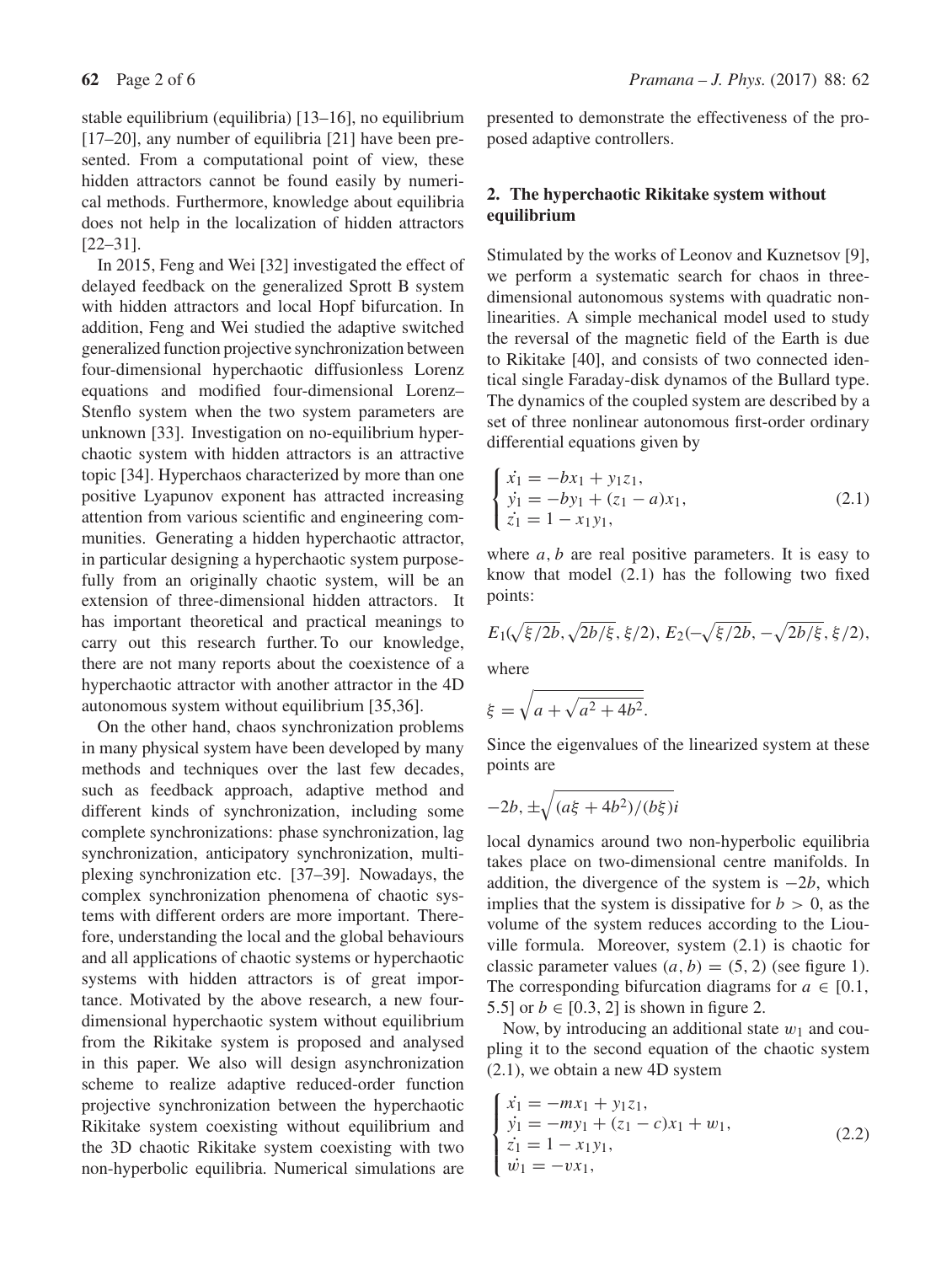*Pramana – J. Phys.* (2017) 88: 62 Page 3 of 6 **62** 



Figure 1. Coexistence of chaotic attractors with two nonhyperbolic equilibria of system  $(2.1)$  for the case  $(a, b)$  = (5, 2) with initial conditions  $(-2, -2, 3)$ : (**a**)  $x-y-z$  space; (**b**)  $x - y$  plane.

where  $m, c, v$  are constant parameters. It is easy to see that system (2.2) does not have any equilibrium. But when we set  $c = 4$ ,  $m = 1$ ,  $v = 0.1$  and initial conditions are  $(-2, -2, 3, 0)$ , system  $(2.2)$  is hyperchaotic and its hidden attractor is shown. Then figure 3 shows the actually expected hyperchaotic behaviour as designed. In this case, system (2.2) has two positive Lyapunov exponents:

$$
L_1 = 0.0999, \quad L_2 = 0.0241
$$

and the other two are

$$
L_3 = -0.0006, \quad L_2 = -2.1234.
$$

Clearly, system (2.1) has a hidden hyperchaotic attractor coexisting without equilibrium. This implies that system (2.1) can generate hyperchaos without any Silnikov orbits.

As an important analysis technique, the Poincaré map can reflect bifurcation and folding properties of chaos. When  $c = 4$ ,  $m = 1$ ,  $v = 0.1$ , one may take  $y = 0$  as the crossing plane. Figure 4 shows the



**Figure 2.** Bifurcation diagram of system (2.1): (**a**) versus parameter  $a \in [0.1, 5.5]$  and (**b**) versus parameter  $b \in [0.3, 2]$ .

Poincaré map in the *x*−*z* 2D space and *x*−*w* space. It is clear that some sheets are folded indicating that the system has extremely rich dynamics.

## **3. Adaptive reduced-order function projective synchronization between system (2.2) and Rikitake system**

In the following, we shall design reduced-order projective synchronization scheme between hyperchaotic Rikitake system coexisting without equilibrium and the 3D chaotic Rikitake system coexisting with two non-hyperbolic equilibria. The projective subsystem is constructed by the first three equations of hyperchaotic Rikitake system. The response 3D chaotic Rikitake system is [40]

$$
\begin{cases}\n\dot{x}_2 = -bx_2 + y_2z_2, \\
\dot{y}_2 = -by_2 + (z_2 - a)x_2, \\
\dot{z}_2 = 1 - x_2y_2.\n\end{cases}
$$
\n(3.1)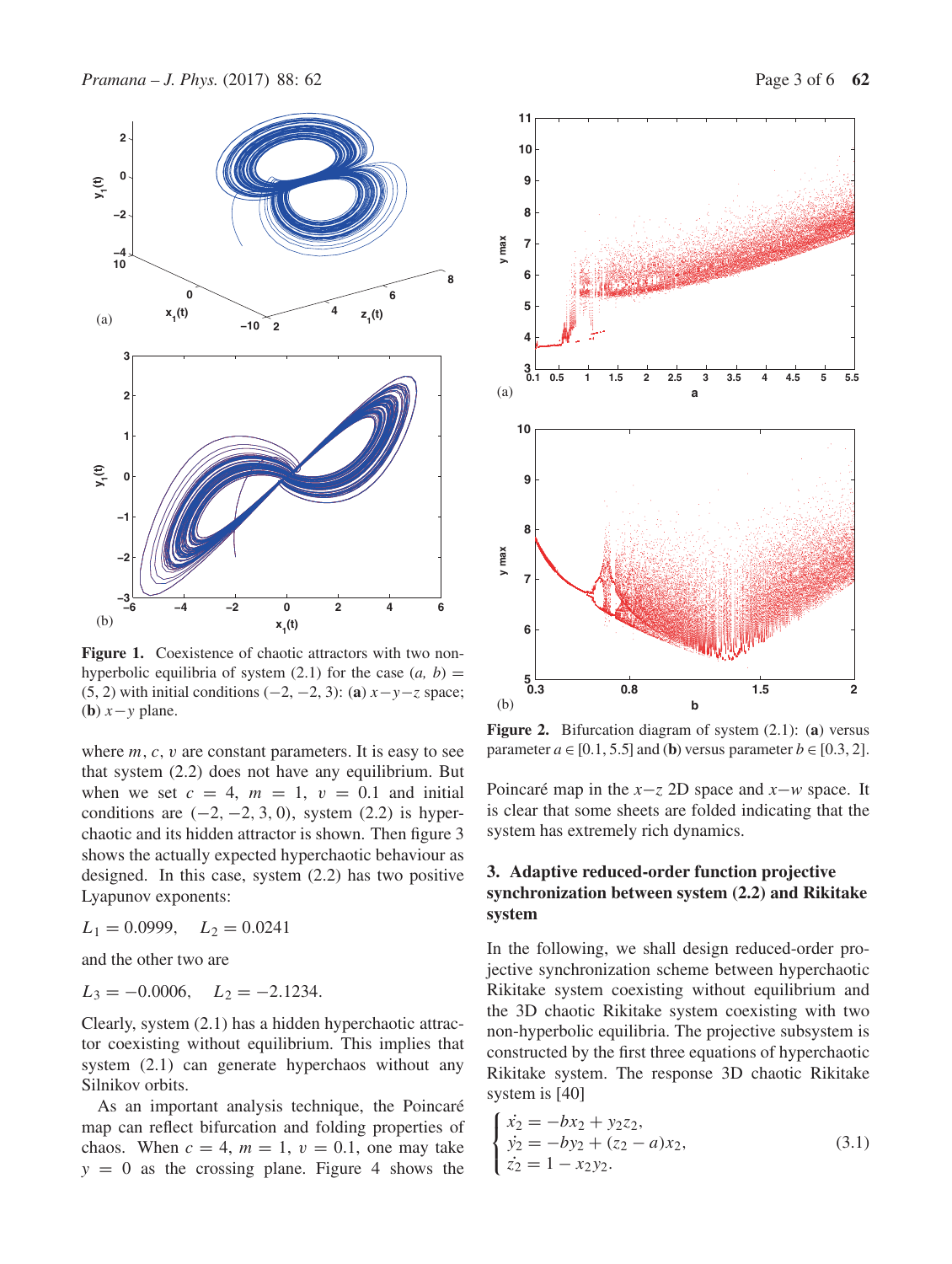

Figure 3. Hyperchaotic attractors of system  $(2.2)$  without equilibrium for  $(m, c, v) = (4, 1, 0.1)$  with initial conditions (−2, −2, 3, 0): (**a**) Hidden attractor projected in 3D space x1−y<sup>1</sup>  $-z_1$ ; (**b**) hidden attractor projected in 3D space  $x_1 - z_1 - w_1$ and (**c**) hidden attractor projected in 3D space  $y_1 - z_1 - w_1$ .

Note that the system is chaotic when  $(a, b) = (5, 2)$ . Now we give the response system

$$
\begin{cases}\n\dot{x}_2 = -bx_2 + y_2z_2 + u_1, \\
\dot{y}_2 = -by_2 + (z_2 - a)x_2 + u_2, \\
\dot{z}_2 = 1 - x_2y_2 + u_3,\n\end{cases}
$$
\n(3.2)

where  $u_1$ ,  $u_2$  and  $u_3$  are the controllers.



**Figure 4.** Poincaré map in the (**a**) x−z 2D space and (**b**)  $x-w$  2D space with  $(c, m, v) = (4, 1, 0.1)$ .

### DEFINITION 1

Systems (3.1) and (3.2) are said to achieve reducedorder projective synchronization if and only if the three following conditions satisfy:

$$
\lim_{t \to \infty} e_1(t) = \lim_{t \to \infty} |x_2(t) - nx_1(t)|,
$$
  
\n
$$
\lim_{t \to \infty} e_2(t) = \lim_{t \to \infty} |y_2(t) - ny_1(t)|,
$$
  
\n
$$
\lim_{t \to \infty} e_3(t) = \lim_{t \to \infty} |z_2(t) - nz_1(t)|,
$$

where  $n$  is the parameter and the error signals

$$
e_1(t) = x_2(t) - nx_1(t), \quad e_2(t) = y_2(t) - ny_1(t),
$$
  

$$
e_3(t) = z_2(t) - nz_1(t).
$$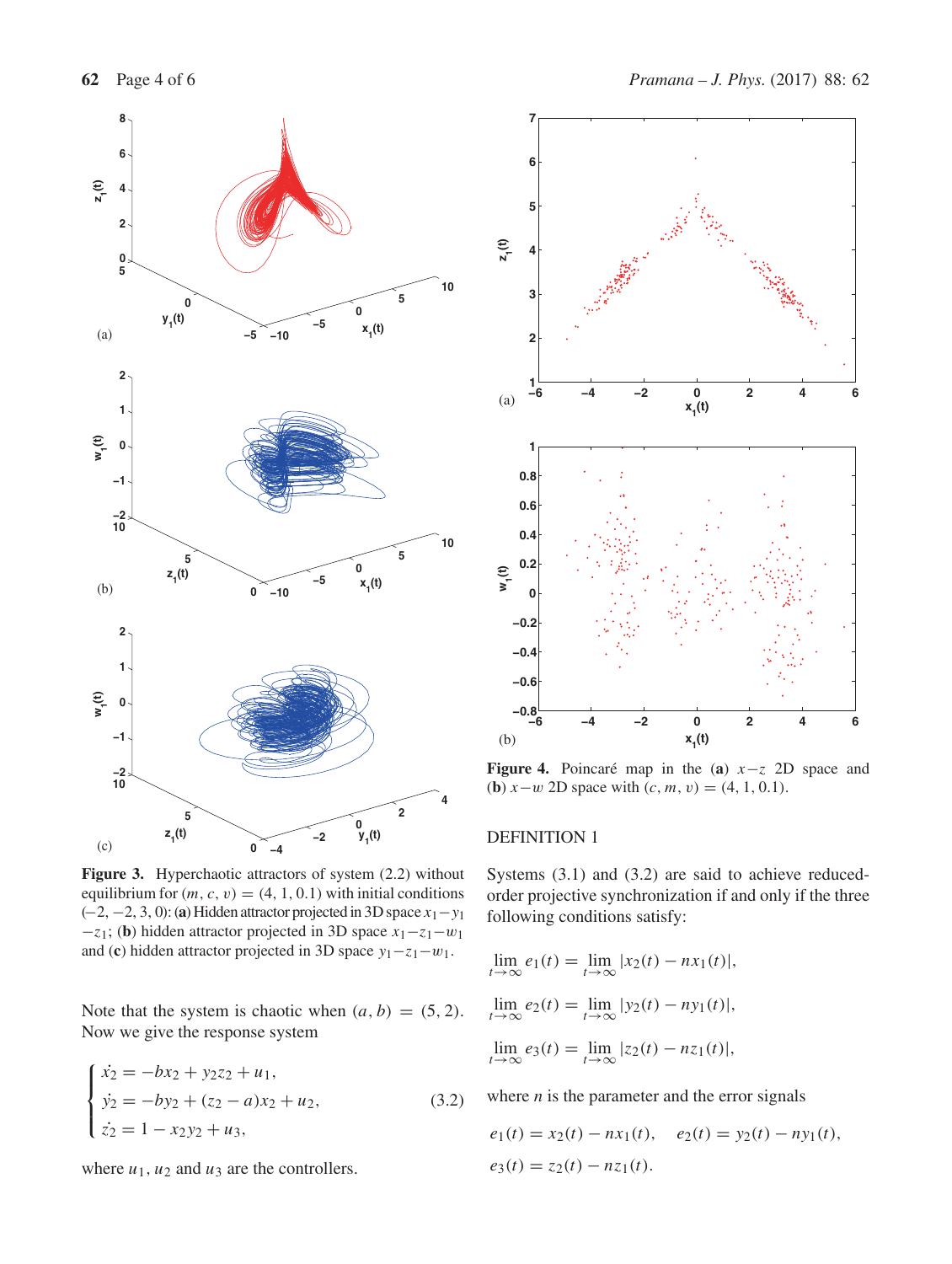By using system (3.2) and the error signals, the error dynamical system can be obtained as follows:

$$
\begin{cases}\n\dot{e}_1 = y_2 - n y_1 z_1 - b x_2 + m n x_1 + u_1, \\
\dot{e}_2 = x_2 z_2 - n x_1 z_1 - b y_2 + m n y_1 - a x_2 + c n x_1 \\
- n w_1 + u_2, \\
\dot{e}_3 = -x_2 y_2 + n x_1 y_1 + u_3.\n\end{cases}
$$

We define the controllers as follows:

$$
u_1 = -y_2 + ny_1z_1 + bx_2 - mnx_1 - p_1e_1,
$$
  
\n
$$
u_2 = -x_2z_2 + nx_1z_1 + by_2 - mny_1 + ax_2 - cnx_1
$$
  
\n
$$
+ nw_1 - p_2e_2,
$$

$$
u_3 = x_2y_2 - nx_1y_1 - p_3e_3.
$$

Here  $p_1$ ,  $p_2$  and  $p_3$  are negative constants representing the control gain. Let

$$
\varepsilon_a = a_1(t) - a, \quad \varepsilon_b = b_1(t) - b, \quad \varepsilon_b = b_1(t) - a,
$$
  

$$
\varepsilon_m = m_1(t) - m.
$$

Then the following estimates of parameters and update laws are set:

$$
\begin{aligned}\n\dot{a}_1 &= -e_2 x_2 - l \varepsilon_a, & \dot{b}_1 &= -e_2 y_2 - e_1 x_2 - l \varepsilon_b, \\
\dot{c}_1 &= n e_2 x_1 - l \varepsilon_c, & \dot{m}_1 &= n e_1 x_1 + n e_2 y_2 - l \varepsilon_m,\n\end{aligned}
$$

where  $l$  is a positive parameter. Therefore, the reducedorder projective synchronization between the two systems  $(2.2)$  and  $(3.2)$  must satisfy

$$
\lim_{t \to \infty} |\varepsilon_a| = \lim_{t \to \infty} |\varepsilon_b| = \lim_{t \to \infty} |\varepsilon_c| = \lim_{t \to \infty} |\varepsilon_m| = 0.
$$

Hence, let us define the following Lyapunov function candidate:

$$
V = \frac{1}{2}(e_1^2 + e_2^2 + e_3^2 + \varepsilon_a^2 + \varepsilon_b^2 + \varepsilon_c^2 + \varepsilon_m^2),
$$

and we obtain

$$
\frac{\mathrm{d}V}{\mathrm{d}t} = -p_1 e_1^2 - p_2 e_2^2 - p_3 e_3^2 - l \varepsilon_a^2 - l \varepsilon_b^2 - l \varepsilon_c^2 - l \varepsilon_m^2.
$$

This means that the above designed reduced-order projective synchronization scheme can be achieved. In order to demonstrate the validity of the above designed reduced-order projective synchronization scheme, the parameters of the system (2.2) are set to  $c = 4$ ,  $m = 1$ ,  $v = 0.1$ , and the parameter of the system (3.1) is set to  $(a, b) = (5, 2)$ . The initial conditions of the driving and the response systems are  $(-2, -2, 3, 0)$  and  $(-2, -2, 3, 0)$ 3). Choosing *l* = *p<sub>i</sub>* = 1 (*i* = 1, 2, 3) and (−5, 10, 4, 2, 1, 4,  $-4$ ) as the initial values of the parameters  $e_i(i = 1, 4, -4)$ 1, 2, 3) and figure 5a shows the trajectories of  $e_i(i =$ 1, 2, 3), and as indicated, the error dynamical system tends to zero after control. Figure 5b shows that

![](_page_4_Figure_18.jpeg)

**Figure 5.** (a) The behaviour of the trajectories  $e_i(i = 1,$ 2, 3) of the error system and (**b**) the estimates  $a_1(t)$ ,  $b_1(t)$ ,  $c_1(t)$ ,  $m_1(t)$  of the unknown parameters converge to 5, 2, 4, 1 as  $t \to \infty$ .

the estimates  $a_1(t)$ ,  $b_1(t)$ ,  $c_1(t)$ ,  $m_1(t)$  of the unknown parameters converge to  $a = 5$ ,  $b = 2$ ,  $c = 4$  and  $m = 1$ as  $t \to \infty$ .

### **4. Conclusions and comments**

In this paper, chaos synchronization between the hyperchaotic system without equilibrium and the chaotic system with only one stable equilibrium is shown by using the adaptive control technique. In addition, the generation of the new hyperchaotic system is confirmed through a novel electronic circuit design. A good qualitative agreement is illustrated between the simulation results and the real oscilloscope outputs. It is convenient to use the new system to purposefully generate hyperchaos in chaos applications. We believe